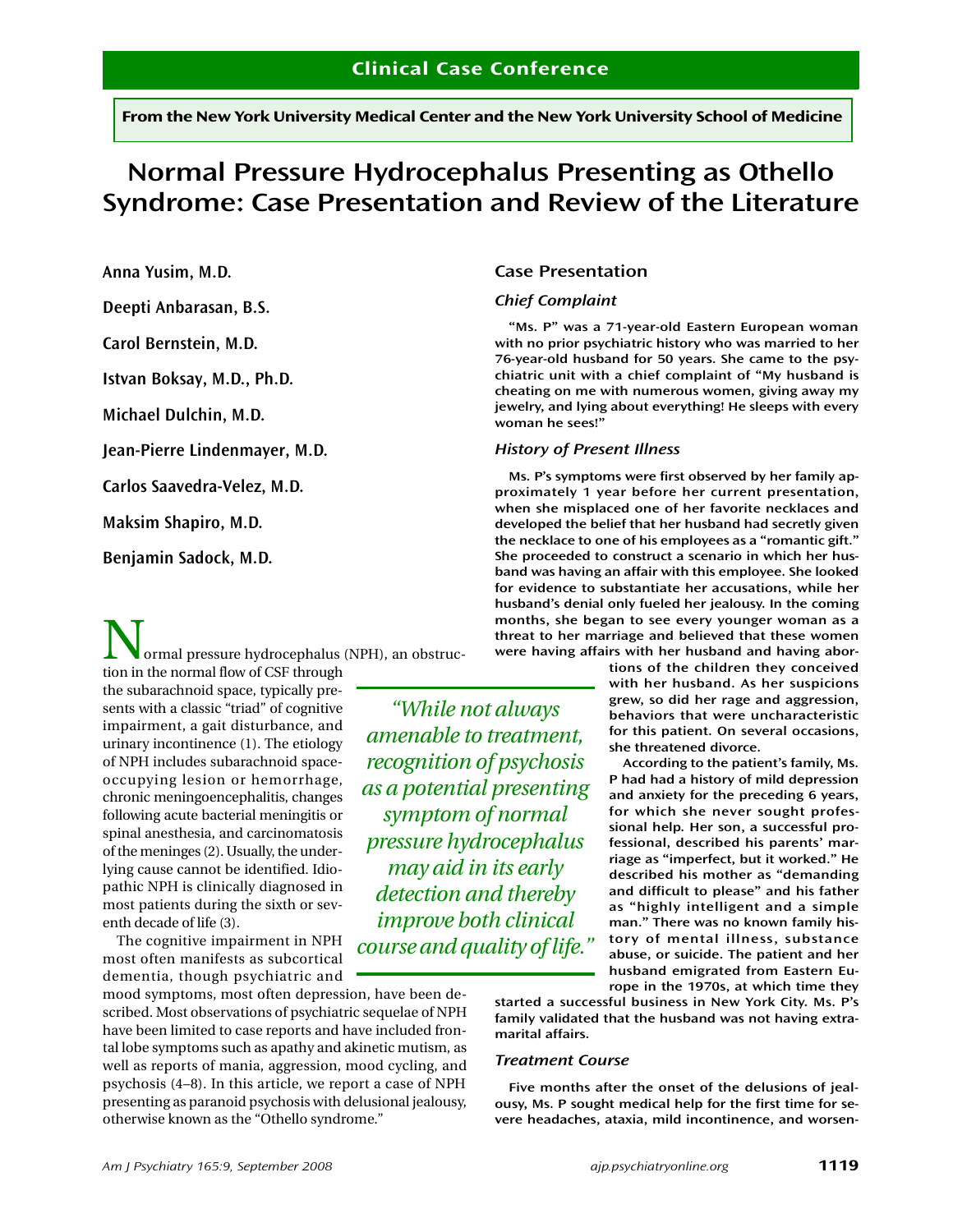**ing jealous delusions. During extensive medical workup, brain magnetic resonance imaging (MRI) showed NPH, which was felt to be secondary to aqueductal stenosis, an anatomical narrowing of the aqueduct of Sylvius that partially obstructs CSF flow from the third into the fourth ventricle (Figure 1 and Figure 2). No ischemic changes and minimal microvascular changes were noted, without cortical abnormality. Ms. P underwent a ventriculostomy procedure (Figure 3 and Figure 4), which led to some improvement in her incontinence and ataxia but no resolution of her delusions. The husband remained supportive of his wife and, at the advice of treating physicians, tried his best to pay no heed to her accusations.**

**Ms. P's psychiatric presentation described here began 10 days after her ventriculostomy procedure, when she was admitted to our inpatient psychiatric unit with agitation and persistent jealous delusions. Possible medical** causes of her symptoms were investigated. B<sub>12</sub>, folate, **thiamine, a CBC, electrolytes, blood urea nitrogen, creatinine, cortisol, ammonia level, rapid plasma reagin, thyroid function tests, and liver function tests were all within normal limits. Postoperative infection was also excluded. An EEG was found to be negative for seizure activity and encephalopathy. Neuropsychological testing confirmed the presence of cognitive impairment and memory deficits. Ms. P scored 21 of 30 on the Folstein Mini-Mental Status Exam (MMSE), losing 5 points for orientation, 2 points for recall, and 1 point for attention and calculation. According to normative data, the median MMSE score for individuals between the ages of 70 and 74 with a college education is 28 is out of 30 (9).**

**Ms. P was treated with donepezil and memantine for the cognitive deficits. She was also given quetiapine titrated to 100 mg t.i.d. for the jealous delusions. During the first week of hospitalization, her agitation persisted, and her delusions did not remit. Ziprasidone was crosstitrated with quetiapine to a final dose of ziprasidone 20 mg t.i.d. and quetiapine 100 mg/day. This led to considerable improvement in the patient's level of agitation but not in her thought content disturbance.**

**No change in cognitive function was noted throughout her hospital stay. Donepezil and memantine were discontinued after 3 weeks and did not appear to have beneficial effects, although the trial durations for these medications may have been insufficient. Several other medications were tried—olanzapine, pimozide, valproate—all without significant improvement.**

**Her husband visited Ms. P daily and frequently with family members. She often became agitated when her husband visited, yet upon his departure would talk about him incessantly and call him frequently, demanding that he pick her up from the hospital.**

**After several weeks in the hospital, Ms. P was discharged to her home. Her discharge medications included quetiapine 50 mg b.i.d. and pimozide 1 mg in the morning and 2 mg in the evening. Before her discharge, she publicly accused her female psychiatrist of having an affair with her husband. A follow-up psychiatric evaluation 8 months after discharge revealed continued delusional jealousy. No change in neurological or mental status was otherwise observed. The patient had no residual urinary incontinence or gait disturbance. She was able to carry out most activities of daily living but was discharged from the hospital with weekly home visits from a home health aide, a registered nurse, and a physical** **therapist. The patient and her husband are presently in couple's therapy.**

### **Discussion**

The eponym "Othello syndrome" originates from Shakespeare's tragedy in which the protagonist's jealousy over his wife's supposed infidelity ultimately leads him to commit spousal homicide. It refers to a content-specific delusion characterized by the fixed false belief that one's partner has been or is being unfaithful. The typical patient is older than 40, has an acute onset of delusions, and has no past psychiatric history (10). Men are diagnosed with Othello syndrome more often than women (11). Patients with Othello syndrome ascribe personal meaning to benign events, misinterpreting the behavior of others to provide confirmatory evidence for their delusions.

In addition to being a syndrome in its own right, delusional jealousy may also appear as part of a constellation of symptoms in psychoses such as paranoid schizophrenia or in mood disorder with psychotic features. In one study, paranoid jealousy was found to be present in 0.17% of all psychiatric inpatient admissions over a 61-year period, although studies focused on the older population are likely to find a higher incidence (12). Delusional jealousy has also been described in conjunction with cerebral and cerebellar dysfunction, multiple sclerosis, encephalitis, neoplasms, epilepsy, and neurodegenerative diseases like Alzheimer's disease and Huntington's disease, suggesting that underlying neurological conditions may serve to increase the risk of its occurrence (13–16). Several case reports suggest localized neuroanatomical correlates for Othello syndrome. Silva and Leong (17) described a case of Othello syndrome in a patient following a left frontal lobe infarct. Narumoto et al. (18) attributed the development of Othello syndrome to a right-sided orbitofrontal cortical lesion in one patient, while Soyka (19) identified a case of delusional jealousy following a right-sided thalamic infarct. Shamay-Tsoory et al. (20) correlated lesions in the right ventromedial prefrontal cortex with an impaired understanding of envy and associated this specific neuroanatomical finding with the pathological jealousy of Othello syndrome. Most cases of organic Othello syndrome do not appear to have a clear-cut association with lateralized brain dysfunction (3). Organic delusions in general have been associated with both left and right hemisphere pathology, including those of frontal origin. Because frontal lobe lesions are traditionally known to facilitate one's inability to integrate and correct perceptual distortions in the face of contradictory evidence, frontal lobe dysfunction may be integral in delineating the etiology of the delusional jealousy seen in Othello syndrome (21).

The lack of structural localizing MRI findings in our patient, particularly in light of the normal appearance of the frontal gray matter, makes it difficult to attribute her symptoms to right orbitofrontal lobe damage or thalamic dysfunction secondary to the effects of NPH, especially since the psychiatric and cognitive deficits were not relieved with surgical intervention. The clinical findings of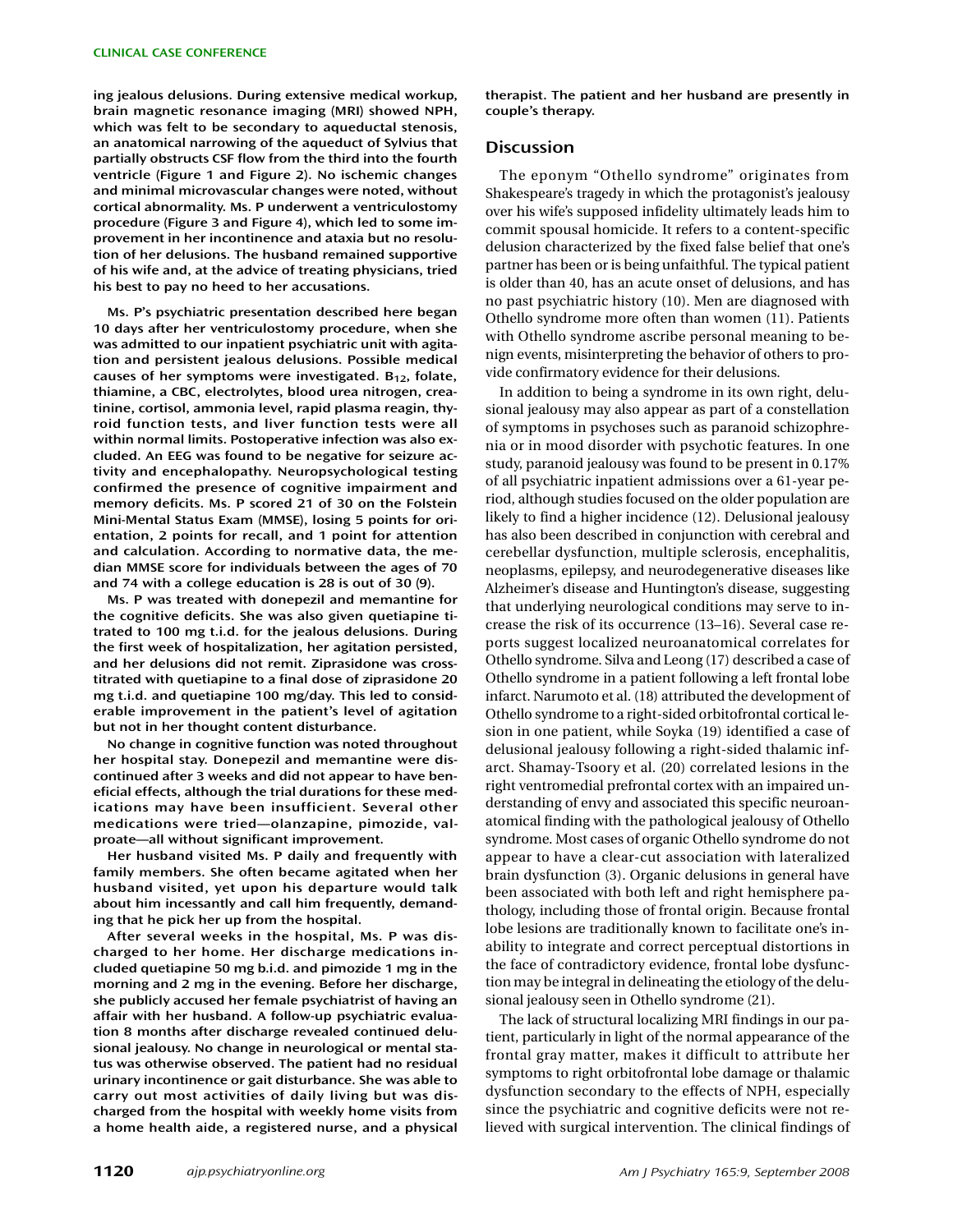FIGURE 1. Baseline: Midsagittal T<sub>2</sub>-Weighted Magnetic Res**onance Image Demonstrating Enlarged Ventricular System With Bowing of the Corpus Callosum (arrow), a Secondary Sign of Hydrocephalus<sup>a</sup>**



<sup>a</sup> There is no significant flow-related signal in the aqueduct of Sylvius (arrowhead), indicative of aqueductal stenosis. Notice normal homogeneously bright signal in the third ventricle (curved arrow).

impaired mental function and urinary disturbance associated with the NPH triad have been attributed to mass effect on the frontal white matter tracts by ventricular enlargement and tension (22). As such, cognitive findings in NPH may be considered focal or regional rather than global and potentially reversible with surgical intervention. In our case, lack of clinical improvement following ventriculostomy further argues against involvement of the periventricular white matter tracts in the pathogenesis of Othello syndrome. Previous studies have used functional imaging, such as functional MRI and positron emission tomography/single photon emission computed tomography, to evaluate differences in prediction error processing among patients with psychosis (23), but not to our knowledge specifically in Othello syndrome. Although a structural neuroimaging study, such as computerized tomography or an MRI scan, is generally recommended as part of an initial evaluation of delusions with cognitive impairment (24), functional imaging may enhance diagnostic specificity but is not presently recommended as part of the initial evaluation.

A medical basis for our patient's symptoms is suggested by the temporal association between the onset of delusions and diagnosis of NPH, the presence of the classic NPH "triad," and the absence of a significant personal or family history of psychosis or substance use. The present case illustrates the development of delusions in the context of NPH and in the absence of other persistent features of psychosis or general paranoia. This case is particularly unusual in that paranoid psychotic symptoms dominated the presenting clinical picture, with ataxia and urinary incontinence developing significantly later in the clinical course.

Many different conditions may present with suspiciousness and jealous delusions among the elderly. In addition to delusions due to NPH, the differential diagnosis for this **FIGURE 2. Transaxial Fluid Attenuated Inversion Recovery (FLAIR) Magnetic Resonance Image Demonstrating Marked Enlargement of the Ventricles in Relation to the Sulci<sup>a</sup>**



<sup>a</sup> A nonspecific focus of increased FLAIR signal adjacent to the right frontal horn is compatible with microvascular changes (arrow).

patient may include dementia with psychotic features, delusional disorder independent of a general medical condition, depression with psychotic features, and intense suspiciousness in the absence of psychiatric illness (25). Schizophrenia, which may also present with delusions, is an unlikely etiology for our patient's condition, since she did not exhibit hallucinations, disorganized thinking or negative symptoms, even before the ventriculostomy. Late-onset depression due to a medical or surgical condition may also be associated with psychotic or delusional symptoms (26). Because our patient did not meet formal criteria for major depressive disorder (she did not endorse weight changes, appetite changes, sleep changes, concentration difficulties, or feelings of guilt) or bipolar disorder type I or II, it is unlikely that her symptoms were part of an affective disorder.

The most common etiology of suspiciousness in late life is dementia with psychotic features, a diagnosis that bears resemblance to the former diagnostic entity of "late-life paraphrenia." Prominent in European literature, this term was created to distinguish a unique syndrome of suspiciousness and paranoia primarily affecting older persons with mild cognitive deficits. People with this diagnosis are able to remain functional in their communities for months or even years after onset (27). The predominant delusions associated with this disorder are persecutory or somatic in nature. Persecutory delusions revolve around either one single theme or a series of connected themes, such as family and neighbors conspiring against the delusional older person or being sexually abused. These delusions frequently wax and wane in severity and content but may become most prominent when a patient's environment is changed abruptly. Age-related subcortical degeneration may disrupt neurotransmission and higher brain functions, which in turn contributes to a deficiency in maintaining attention and filtering information, symp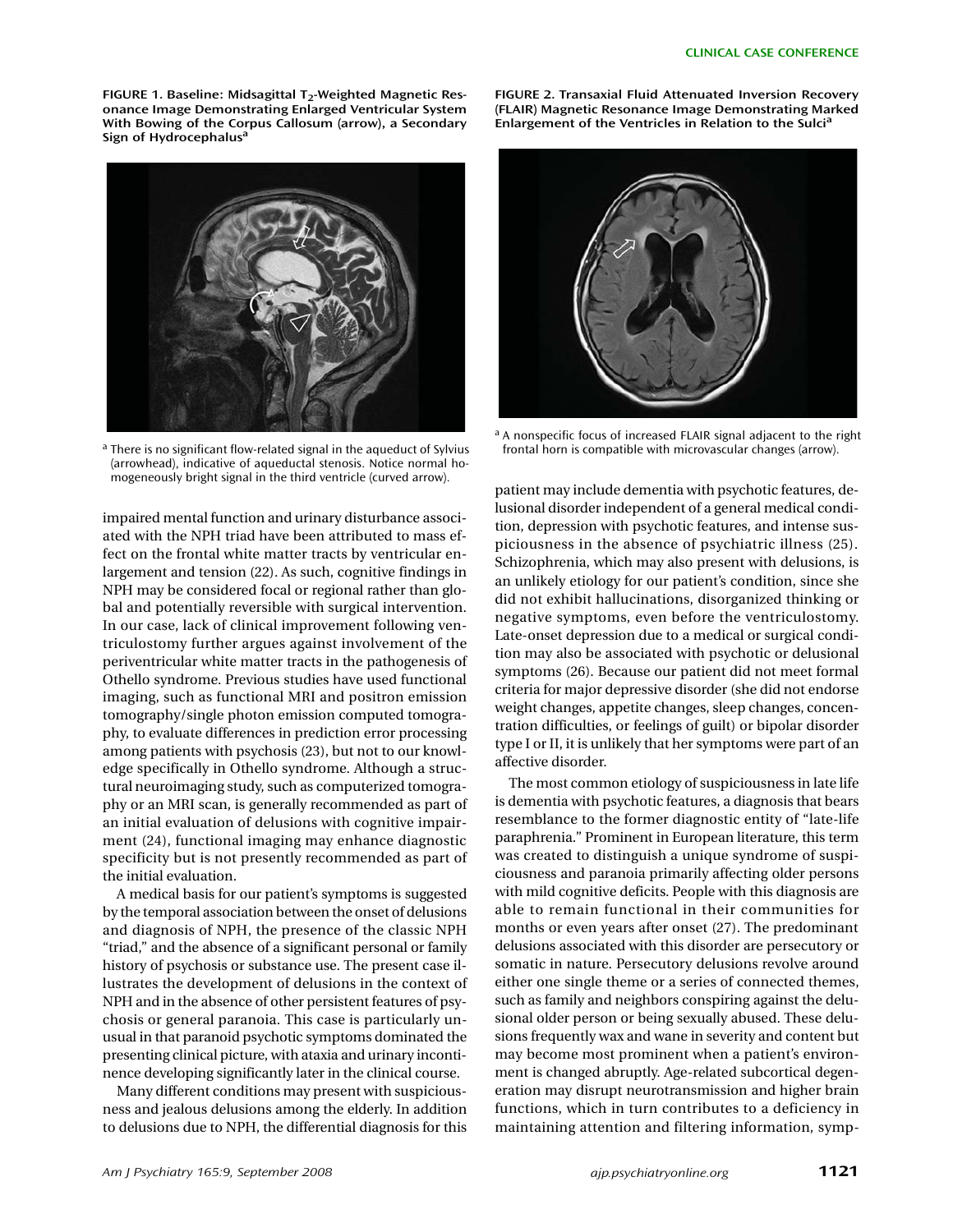**FIGURE 3. After Third Ventriculostomy: Midsagittal T2- Weighted Magnetic Resonance Image Status: Post Third Ventriculostomy, Demonstrating a Band of Dark Flow-Re**lated T<sub>2</sub> Signal Void Extending from the Third Ventricle **Into the Supracellar and Prepontine Cisterns (arrows)<sup>a</sup>**



<sup>a</sup> This appearance is typical of functioning third ventriculostomy. The ventricles remain enlarged.

toms that have been associated with delusions and psychosis. It is important to differentiate true psychotic symptoms from misperceptions resulting from a patient's compromised capacity to organize perceptual information. In a survey of Alzheimer's disease patients, 34% endorsed delusions, and 16% endorsed delusional jealousy (28, 29). Patients who endorsed delusional jealousy did not significantly differ in age, age at onset, gender, educational level, or MMSE scores from patients who did not endorse such delusions. The average age of the patients with "accusatory behavior," which included but was not limited to delusions of infidelity, was 74 years (30).

Upon admission, our patient presented with cognitive impairment. It was difficult to assess whether this represented a subclinical dementia that may have been present before her hospitalization or a result of the ventriculostomy procedure. In the former scenario, the patient's NPH may have actually presented as the "classic triad" of dementia, a gait disturbance, and urinary incontinence; the jealous delusions may have been a product of the dementia. The patient's history of late-life-onset depression and anxiety several years before presentation further supports the possibility of an impending dementia. The minimal microvascular changes on the patient's MRI make a vascular etiology of dementia less likely. Since NPH is one of the few treatable causes of dementia, an improvement in cognitive performance might be expected with ventriculostomy if the dementia were due to NPH alone. Although the patient's gait impairment and urinary incontinence improved with surgery, her cognitive impairment and jealous delusions did not. Notably, it has been suggested that cholinesterase inhibitors may have antipsychotic effects in patients with cognitive impairment with psychotic features (31). This therapeutic effect was not seen in our patient, whose delusions did not improve with the introduction of

**FIGURE 4. Transaxial Fluid Attentuated Inversion Recovery Image Demonstrating Persistently Enlarged Lateral Ventriclesa**



<sup>a</sup> There is a bright signal within the ventricles, again representing third ventriculostomy flow (arrow).

donepezil, although the duration of the trial was not sufficient to definitively conclude lack of efficacy. Although the etiology of our patient's cognitive deficits remains uncertain, the lack of improvement with surgical and medical intervention increases the likelihood of an underlying insidious dementia process with psychotic features.

Late-onset delusional disorder is another frequent cause of suspiciousness in late life. Delusions, often of being persecuted by family and friends, usually center on a single theme or a connection of themes, as was seen with our patient's jealous delusions about her husband's infidelity. An association has been reported between delusional disorder and certain premorbid personality disorders (e.g., schizotypal, paranoid), early life trauma (e.g., sexual or physical abuse), hearing loss, immigration status, and socioeconomic status (32, 33). Suspiciousness and paranoid behavior were found in 17% of persons in one community survey of elderly persons (34), and a sense of persecution was reported in 4% of elderly persons in another survey (35). When evaluating delusional disorder as a possible diagnosis for the patient's condition, special attention must be paid to the DSM-IV-R diagnostic criterion E, which specifically states that delusional disorder can only be diagnosed if the symptoms cannot be better accounted for by the direct physiological effects of a substance or a general medical condition. Since our patient had a known neurological condition, we must exercise caution when trying to account for her residual psychiatric and cognitive symptoms with the diagnosis of delusional disorder.

Given the presence of the NPH triad in our patient and the fact that the NPH represented a potentially reversible cause of her symptoms, it was appropriate to consider surgery while carefully weighing the risks and potential benefits of the interventions available. The primary treatments of NPH—catheter shunting and third ventriculostomy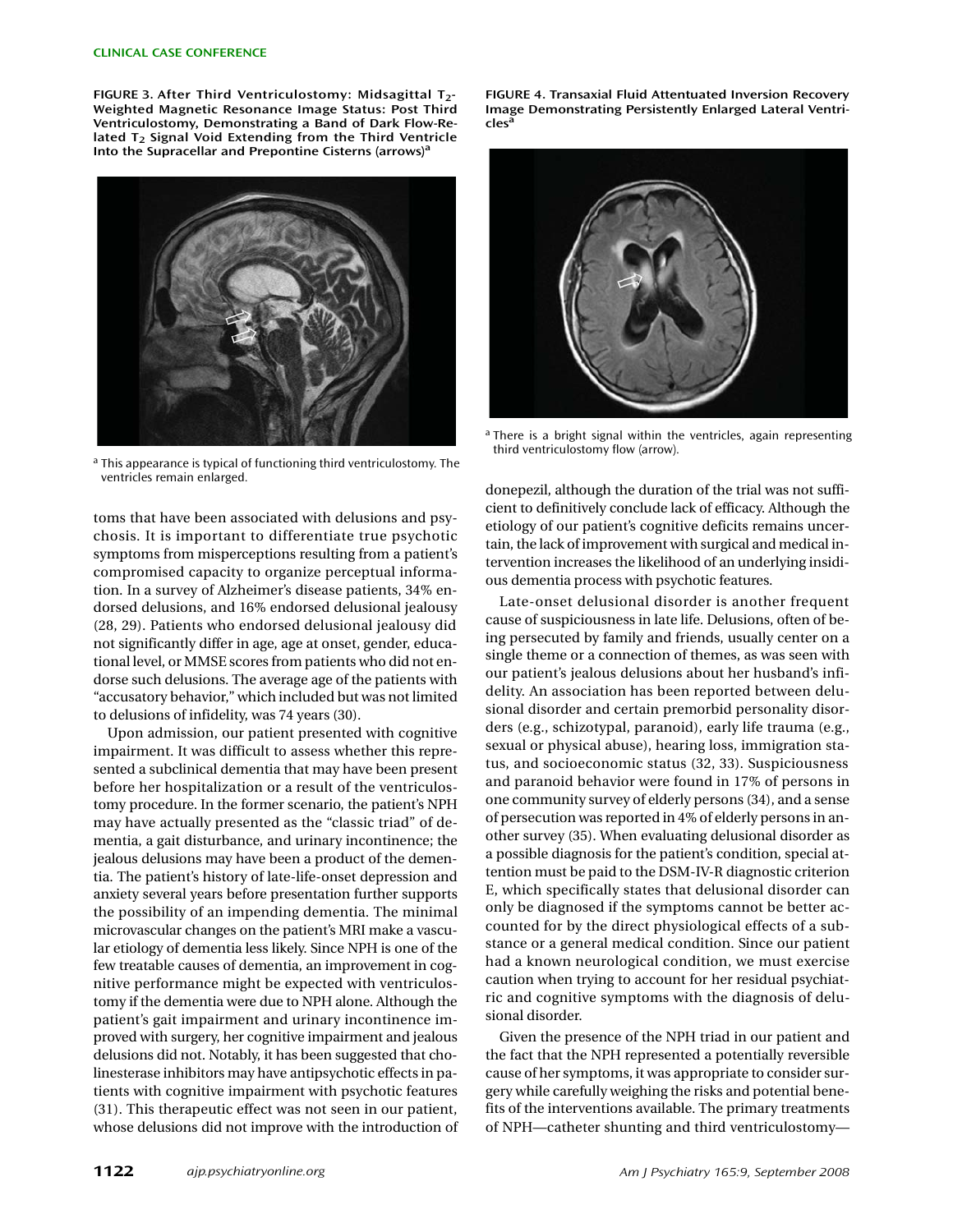improve cerebral blood flow by reducing the buildup of CSF (36). Third ventriculostomy, which was used in our patient, is a safer and less invasive alternative to shunting. Third ventriculostomy can only be used in cases of a "noncommunicating" hydrocephalus, in which ventricular outflow is obstructed before it reaches the subarachnoid space. One such cause is aqueductal stenosis, whereby once the CSF is diverted through the ventriculostomy opening into the subarachnoid space, it can be efficiently absorbed by normal arachnoid granulations. In third ventriculostomy, a neuroendoscope—a tiny camera designed to visualize small and difficult-to-reach surgical areas allows the surgeon to view the ventricular surface using fiber-optic technology. The scope is guided into position and a small opening is made in the floor of the third ventricle, allowing CSF to bypass the obstruction. The majority of patients, however, are not candidates for the ventriculostomy procedure because the point of obstruction may be at the granulations themselves, indicating the presence of a "communicating" hydrocephalus.

Studies have shown that up to 93% of patients have dramatic improvements in gait after surgical treatment of NPH, in contrast to only 50% of patients showing improvements in cognitive and neuropsychiatric symptoms (37). Although the rate of improvement is variable after surgical intervention, patients generally show improvement in gait and incontinence within 3 months of the intervention, and in cognition within several more months (38). Whereas gait and incontinence improved as predicted in our patient after surgery, her delusions persisted. This leaves the clinician with the challenge of trying to ameliorate symptoms through pharmacological and nonpharmacological interventions in an effort to enhance quality of life.

According to the APA Practice Guideline for the Treatment of Patients With Alzheimer's Disease and Other Dementias (24), interventions for cognitive impairment with psychotic symptoms should be guided by the patient's level of distress and the risk to the patient and caregivers. If the patient is neither agitated nor combative and the psychotic symptoms cause minimal distress, then nonpharmacological interventions, including reassurance and redirection, should be considered before a medical trial. Supportive psychotherapeutic approaches and cognitive behavior interventions have been found to be beneficial in these cases (39). Supportive therapy has been demonstrated to alleviate anxiety and engage the patient in a discussion about the delusions, thereby strengthening the therapeutic relationship between clinician and patient (40). Cognitive approaches that rely on reality testing to reduce the extent of delusional thinking have also been shown to be effective in certain patients with chronic delusions (41). Educating caretakers about the patient's delusional symptoms and encouraging them to maintain patience may contribute to reducing the patient's emotional distress (42). Research studies with increasingly rigorous parameters to measure biological markers, treatment response, and outcome will assist in better defining the value of different nonpharmacological interventions in patients with delusions. Behavioral, psychosocial, and psychotherapeutic treatments are particularly important in light of the potential for dangerous side effects of pharmacotherapy.

When nonpharmacological treatment is unsuccessful in reducing distress, as was the case with our patient, APA guidelines recommend a trial of low-dose antipsychotic medication (38). The use of antipsychotic agents carries a significant obligation for safety monitoring; however, given the distress associated with psychosis in cognitively impaired patients, these psychotropic agents are often necessary for clinical relief. A recent review has extensively summarized the risks and benefits of the use of antipsychotic medications in older adults with dementia (43). As the overall side effect burden appears to be lower with second-generation agents, drugs in this class are usually selected first to treat psychotic symptoms in dementia patients. The CATIE-AD trial did not find significant differences in efficacy or tolerability among the second-generation antipsychotics olanzapine, quetiapine, and risperidone in the treatment of psychotic symptoms in dementia patients, although the time to discontinuation due to lack of efficacy was longer for olanzapine and risperidone than for quetiapine (44). With respect to delusions specifically, a retrospective chart review showed that both first- and second-generation antipsychotic medications were efficacious in restoring competency in the majority of incompetent criminal defendants diagnosed with delusional disorder (45). The neuroleptic pimozide has historically been recommended for the management of delusional jealousy, although no definitive trial-based data exist to guide its preferential use in the context of NPH or even of delusional disorder over other available atypical antipsychotics (46–48). Some clinicians may opt to treat delusional disorder with a trial of primozide, in lieu of other antipsychotics, based on the patient's tolerability of the medication's distinctive side effect profile. Since there are few relative efficacy data to guide the choice among secondgeneration antipsychotic agents, the choice is based most often on tolerability of side effects. In addition to antipsychotics, other forms of therapy such as selective serotonin reuptake inhibitors, monoamine oxidase inhibitors, clomipramine, and ECT have also been shown to have beneficial effects in patients with chronic delusions.

The existing literature on psychiatric features in NPH is scant. However, with the graying of our population, this age-related condition is likely to be encountered with greater frequency in the clinical setting. While not always amenable to treatment, recognition of psychosis as a potential presenting symptom of NPH may aid in its early detection and thereby improve both clinical course and quality of life.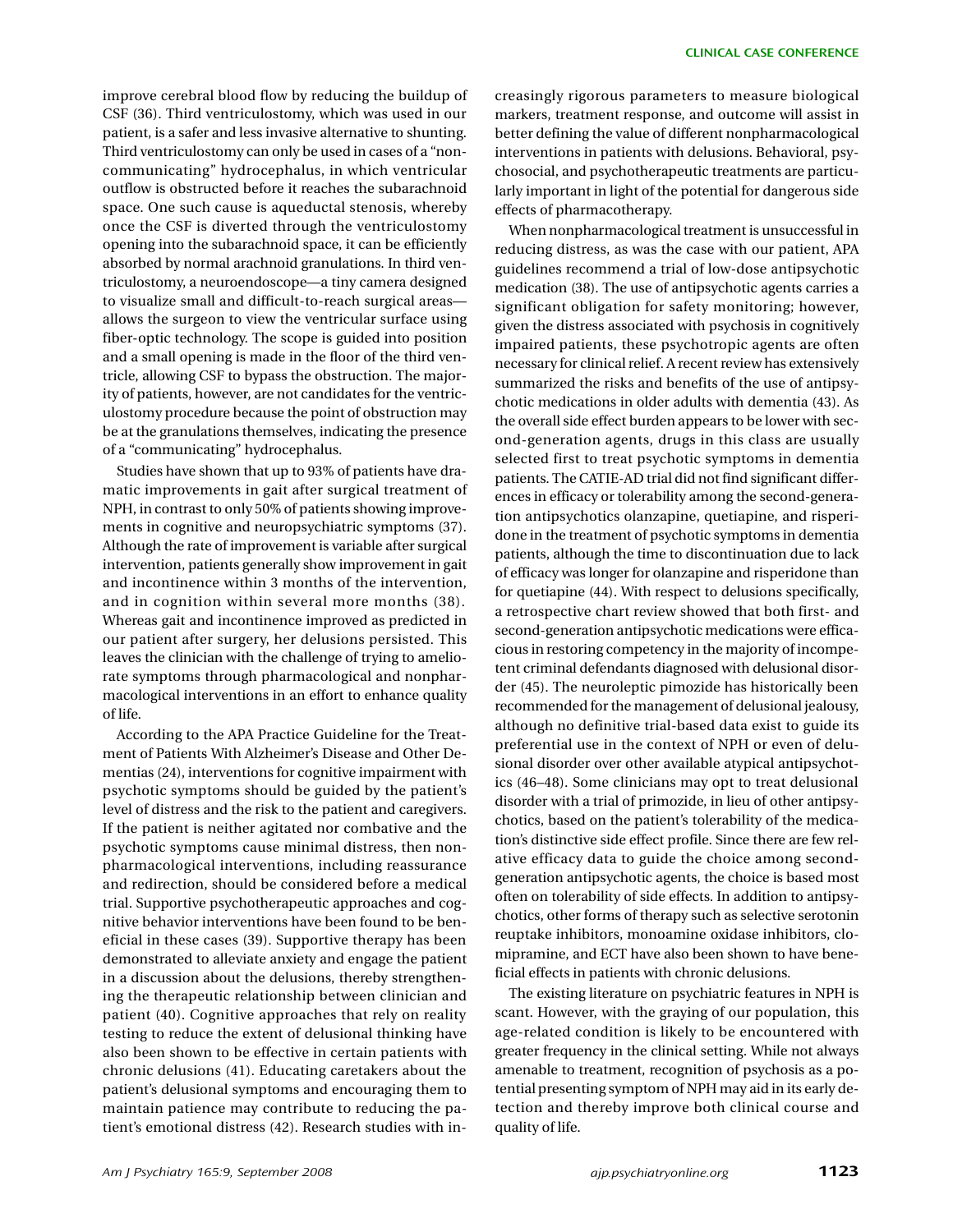Received Nov. 29, 2007; revision received April 18, 2008; accepted May 10, 2008 (doi:10.1176/appi.ajp.2008.07111820). From the Departments of Psychiatry and Radiology, New York University Medical Center, and the New York University School of Medicine, New York. Address correspondence and reprint requests to Dr. Yusim, 207 East 88th St., #3D, New York, NY 10128; yusima01@med.nyu.edu (email).

Dr. Lindenmayer reports grant support from Janssen, Lilly, Pfizer, Bristol-Myers Squibb, Azur, and AstraZeneca and consulting fees from Lilly and Johnson and Johnson. The other authors report no competing interests.

#### **References**

- 1. Hakim S, Adams RD: The special clinical problem of symptomatic hydrocephalus with normal cerebrospinal fluid pressure: observations on cerebrospinal fluid hydrodynamics. J Neurol Sci 1965; 2:307–327
- 2. Earnest MP, Fahn S, Karp JH, Rowland LP: Normal pressure hydrocephalus and hypertensive cerebrovascular disease. Arch Neurol 1974; 31:262–266
- 3. Richardson ED, Malloy PF, Grace J: Othello syndrome secondary to right cerebrovascular infarction. J Geriatr Psychiatry Neurol 1991; 4:160–165
- 4. Kwentus JA, Hart RP: Normal pressure hydrocephalus presenting as mania. J Nerv Ment Dis 1987; 175:500–502
- 5. Schneider U, Malmadier A, Dengler R, Sollmann WP, Emrich HM: Mood cycles associated with normal pressure hydrocephalus. Am J Psychiatry 1996; 153:1366–1367
- 6. Kirubakaran V, Jethanandani V, Halawany NE, Wilkinson CB: Psychiatric manifestations of communicating hydrocephalus in a deaf man. Psychiatr J Univ Ott 1988; 13:227–230
- 7. Crowell RM, Tew JM, Mark VH: Aggressive dementia associated with NPH. Neurology 1973; 23:461–464
- 8. Rice E, Gendelman S: Psychiatric aspects of normal pressure hydrocephalus. JAMA 1973; 223:409–412
- 9. Crum RM, Anthony JC, Bassett SS, Folstein MF: Populationbased norms for the Mini-Mental State Examination by age and educational level. JAMA 1993; 18:2386–2391
- 10. Enoch MD, Trethowan WH: Uncommon Psychiatric Syndromes, 2nd ed. Chicago, Year Book Medical, Wright and Sons, 1979, pp 36–49
- 11. Munro A: Excellent response of pathologic jealousy to pimozide. Can Med Assoc J 1984; 131:852–853
- 12. Crowe RR, Clarkson C, Tsai M, Wilson R: Delusional disorder: jealous and nonjealous types. Eur Arch Psychiatr Neurol Sci 1988; 237:179–183
- 13. Mitsuhata Y, Tsukagoshi H: Cerebellar infarction presenting as erotic delusions and delusions of jealousy in the acute phase. Ringsho Shinkeigaku 1992; 32:1256–1260
- 14. Cummings JL, Miller B, Hill MA, Neshkes R: Neuropsychiatric aspects of multi-infarct dementia and dementia of the Alzheimer type. Arch Neurol 1987; 44:389–393
- 15. Cummings JL: Organic delusions: phenomenological, anatomical correlations, and review. Br J Psychiatry 1985; 146:184–197
- 16. Munro A: Delusional (paranoid) disorders: etiologic and taxonomic considerations, I: the possible significance of organic brain factors in etiology of delusional disorders. Can J Psychiatry 1988; 33:171–174
- 17. Silva JA, Leong GB: A case of organic Othello syndrome. J Clin Psychiatry 1993; 54:277
- 18. Narumoto J, Nakamura K, Kitabayashi Y, Fukui K: Othello syndrome secondary to right orbitofrontal lobe excision. J Neuropsychiatry Clin Neurosci 2006; 18:560–561
- 19. Soyka M: Delusional jealousy and localized cerebral pathology. J Neuropsychiatry Clin Neurosci 1998; 10:472
- 20. Shamay-Tsoory SG, Tibi-Elhanany Y, Aharon-Peretz J: The green-eyed monster and malicious joy: the neuroanatomical bases of envy and gloating (schadenfreude). Brain 2007; 130: 1664–1678
- 21. Malloy PF, Richardson ED: The frontal lobes and content-specific delusions. J Neuropsychiatry Clin Neurosci 1994; 6:455– 466
- 22. Ropper AH, Brown RH: Adams and Victor's Principles of Neurology, 8th ed. New York, McGraw-Hill, 2005
- 23. Corlett PR, Murray GK, Honey GD, Aitken MR, Shanks DR, Robbins TW, Bullmore ET, Dickinson A, Fletcher PC: Disrupted prediction-error signal in psychosis: evidence for an associative account of delusions. Brain 2007; 130:2387–2400
- 24. APA Work Group on Alzheimer's Disease and Other Dementias, Rabins PV, Blacker D, Rovner BW, Rummans T, Schneider LS, Tariot PN, Blass DM, Steering Committee on Practice Guidelines, McIntyre JS, Charles SC, Anzia DJ, Cook IA, Finnerty MT, Johnson BR, Nininger JE, Schneidman B, Summergrad P, Woods SM, Berger J, Cross CD, Brandt HA, Margolis PM, Shemo JP, Blinder BJ, Duncan DL, Barnovitz MA, Carino AJ, Freyberg ZZ, Gray SH, Tonnu T, Kunkle R, Albert AB, Craig TJ, Regier DA, Fochtmann LJ: APA Practice Guideline for the Treatment of Patients With Alzheimer's Disease and Other Dementias, 2nd ed. Am J Psychiatry 2007; 164(12 suppl):27–30
- 25. First MB, Frances A, Pincus AH: DSM-IV-TR Handbook of Differential Diagnosis. Arlington, Va, American Psychiatric Publishing, 2002
- 26. Convert H, Védie C, Paulin P: Late-onset schizophrenia or chronic delusion. Encephale 2006; 32:957–961
- 27. Almeida OP, Howard RJ, Levy R, David AS: Psychotic states arising in late life (late paraphrenia) psychopathology and nosology. Br J Psychiatry 1995; 166:205–214
- 28. Tariot PN: Treatment strategies for agitation and psychosis in dementia. J Clin Psychiatry 1996; 57(suppl 14):21–29
- 29. Tsai SJ, Hwang JP, Yang CH, Liu KM: Delusional jealousy in dementia. J Clin Psychiatry 1997; 58:492–494
- 30. Nagaratnam N, Keen R, Gayagay G Jr: The accusers in dementia. Am J Alzheimers Dis Other Demen 2006; 21:164–168
- 31. Kaufer DI, Cummings JL, Christine D: Effect of tarcine on behavioral symptoms in Alzheimer's disease: an open-label study. J Geriatr Psychiatry Neurol 1996; 9:1–6
- 32. Larco JP, Jeste DV: Geriatric psychosis. Psychiatr Q 1997; 68: 247–260
- 33. Gurian BS, Wexler D, Baker EH: Late-life paranoia: possible association with early trauma and infertility. Int J Geriatr Psychiatry 1992; 7:277–284
- 34. Lowenthal MF: Lives in Distress. New York, Basic Books, 1964
- 35. Christenson R, Blazer D: Epidemiology of persecutory ideation in an elderly population in the community. Am J Psychiatry 1984; 141:1088–1091
- 36. Bradley WG: Normal pressure hydrocephalus: new concepts on etiology and diagnosis. Am J Neuroradiol 2000; 21:1586–1590
- 37. Gallia GL, Rigamonti D, Williams MA: The diagnosis and treatment of idiopathic normal pressure hydrocephalus. Nat Clin Pract Neurol 2006; 2:375–381
- 38. Meyer JS, Kitagawa Y, Tanahashi N, Tachibana H, Kandula P, Cech DA, Clifton GL, Rose JE: Evaluation of treatment of normal-pressure hydrocephalus. J Neurosurg 1985; 62:513–521
- 39. Grover S, Gupta N, Mattoo SK: Delusional disorders: an overview. German J Psychiatry 2005; 9:62–73
- 40. Mancschreck TC: Delusional Disorder and Shared Psychotic Disorder, in Kaplan and Sadock's Comprehensive Textbook of Psychiatry, 7th ed. Edited by Sadock BJ, Sadock V. Philadelphia, Lippincott Williams & Wilkins, 2000, pp 1243–1262
- 41. Jakes S, Rhodes J, Turner T: Effectiveness of cognitive therapy for delusions in routine clinical practice. Br J Psychiatry 1999; 175:331–335